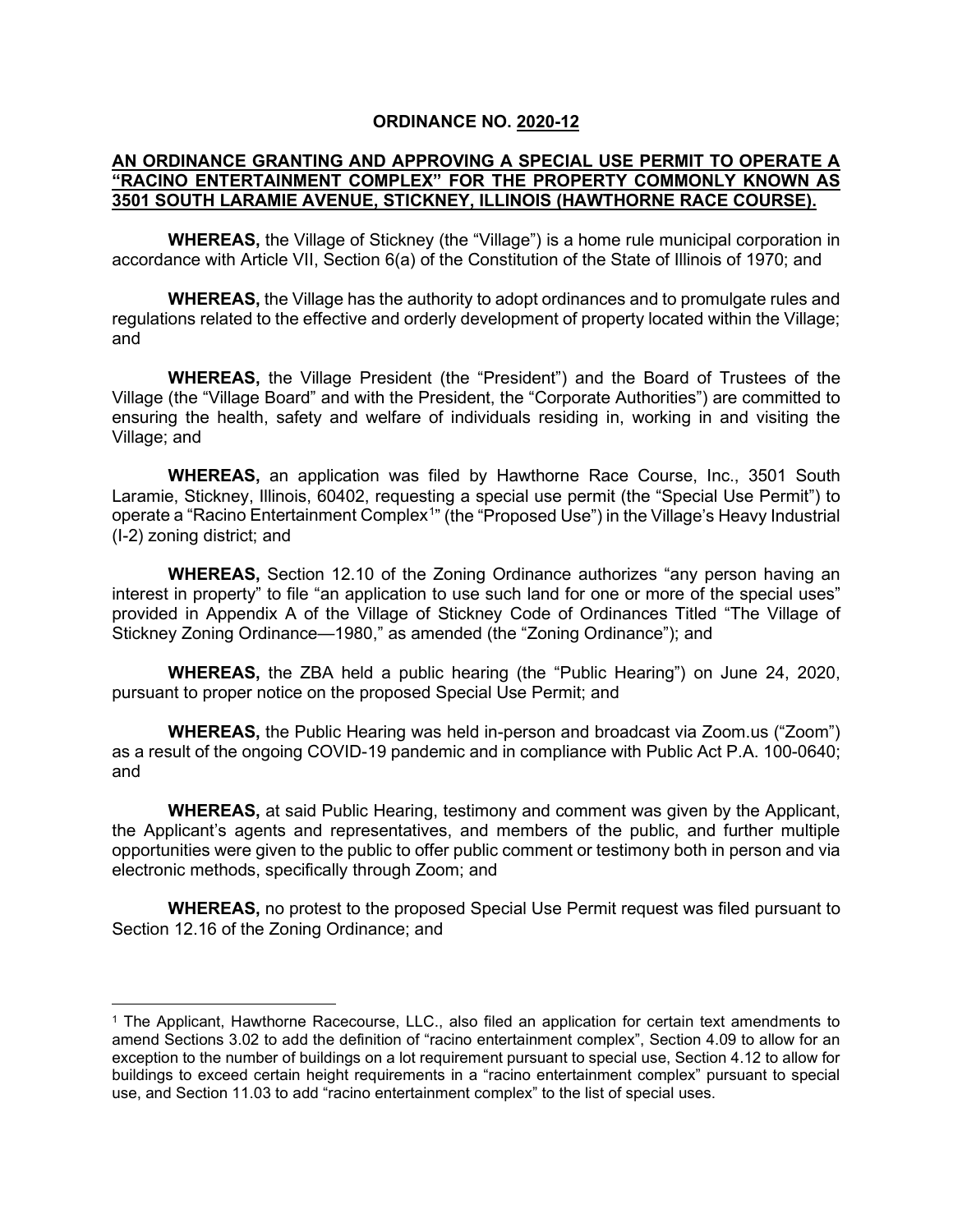**WHEREAS,** based on the testimony given at said Public Hearing, the ZBA made certain findings of fact and conclusions with respect to the Special Use Permit and made a recommendation to the Village of Stickney's Board of Trustees (the "Village Board") that the Special Use Permit be approved subject to the conditions (the "Conditions") stated therein (collectively, the "Findings and Recommendation"); and

**WHEREAS,** a copy of the Findings and Recommendation is attached hereto as Exhibit A and is incorporated herein by reference as if set forth in full; and

**WHEREAS,** the Corporate Authorities find that the Special Use Permit would help develop an existing property in need of updating and allow for certain uses of the property not previously allowed that are congruous to certain existing special uses such as horse racing tracks, would allow for the orderly development of surrounding properties, and would potentially produce additional economic activity to the area thereby increasing revenue to the Village and thereby allowing the Village to provide certain services to the Village and its residents; and

**WHEREAS,** the Corporate Authorities further find that the Special Use Permit will advance the orderly and economic development of the surrounding properties; and

**WHEREAS,** in light of the above, the Corporate Authorities further find that granting the Special Use Permit would not: (a) endanger the public health, safety, morals, comfort, or general welfare of the neighborhood; (b) harm the use or enjoyment of property in the immediate vicinity or damage neighboring property values; (c) impede upon the normal and orderly development and improvement of surrounding property; or (d) alter the essential character of the area;

**NOW, THEREFORE, BE IT ORDAINED** by the President and the Board of Trustees of the Village of Stickney, County of Cook, State of Illinois, in the exercise of its home rule powers as follows:

**Section 1. Recitals.** The foregoing recitals are herein incorporated and made a part of this Ordinance as if fully set forth herein.

**Section 2. Approval of Special Use Permit and Conditions.** The Findings and Recommendation is hereby adopted. The Village Board concurs with the Findings and Recommendation and, in accordance with the findings and conclusions stated therein, hereby approves the Special Use Permit with the Conditions stated therein.

**Section 3. Savings Clause.** This Ordinance shall not affect suits pending or rights existing at the time this Ordinance takes effect. Such suits and rights shall continue in full force to the same extent and with like effect as if this Ordinance be taken, construed or held to avoid or impair any cause of action now existing under any ordinance of the Village, or any amendment thereto, but as to any consideration of action now existing, such ordinance and amendment thereto, shall be continued in full force and effect.

**Section 4. Superseder.** Other than as set forth in Section 3 above, all ordinances, resolutions, motions or orders in conflict with this Ordinance are hereby repealed to the extent of such conflict.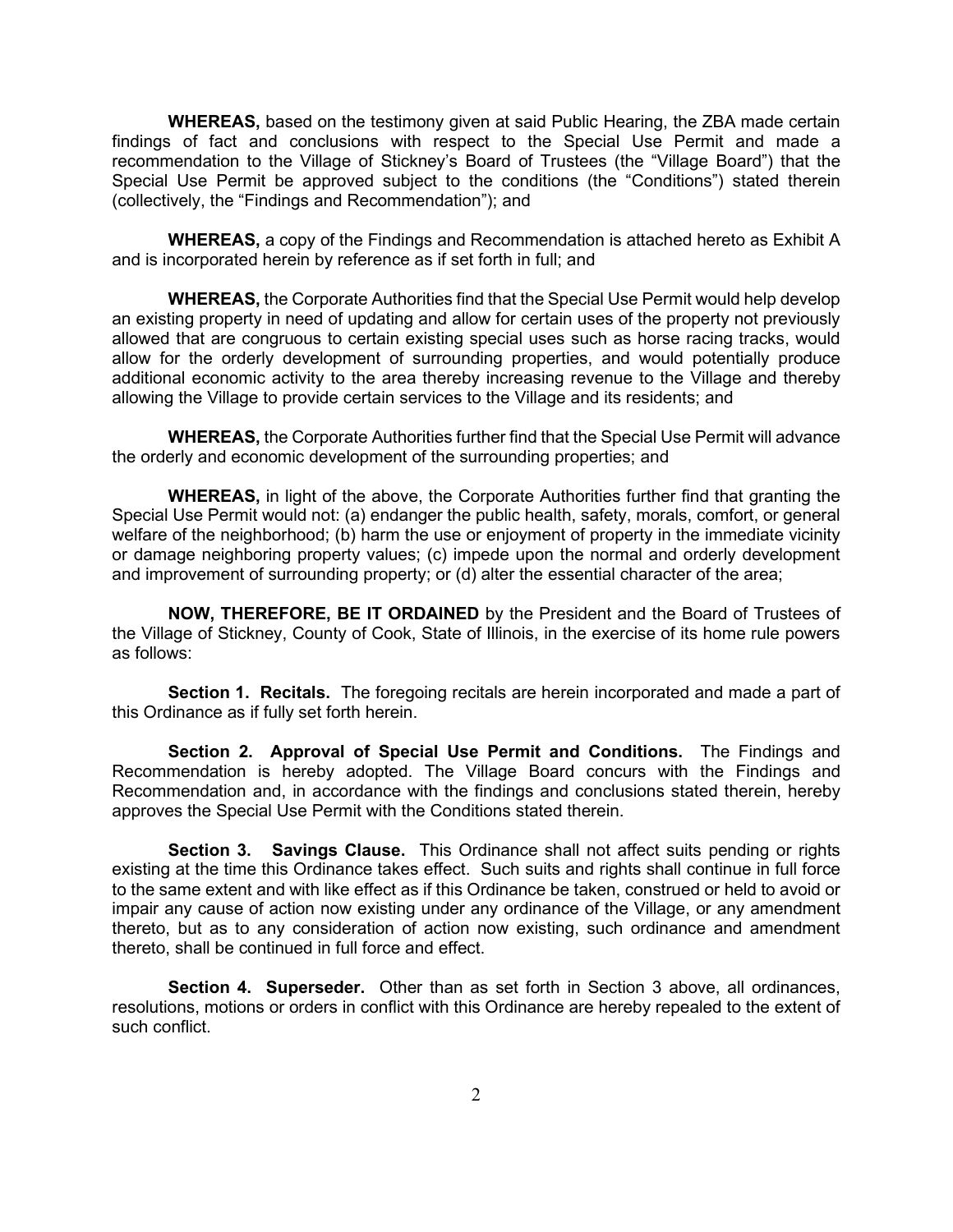**Section 5. Severability.** The provisions of this Ordinance are hereby declared to be severable and should any provision of this Ordinance be determined to be in conflict with any law, statute or regulation by a court of competent jurisdiction, said provision shall be excluded and deemed inoperative, unenforceable and as though not provided for herein and all other provisions shall remain unaffected, unimpaired, valid and in full force and effect.

**Section 6. Effective Date.** This Ordinance shall be in full force and effect upon its passage and publication as provided by law.

Passed this 30<sup>th</sup> day of June, 2020.

\_\_\_\_\_\_\_\_\_\_\_\_\_\_\_\_\_\_\_\_\_\_\_\_\_\_\_\_\_\_ Jeff Walik, President

ATTEST:

 $\overline{\phantom{a}}$  , which is a set of the set of the set of the set of the set of the set of the set of the set of the set of the set of the set of the set of the set of the set of the set of the set of the set of the set of th Audrey McAdams, Village Clerk

Date of Passage: June 30, 2020

Date of Publication: June 9, 2020